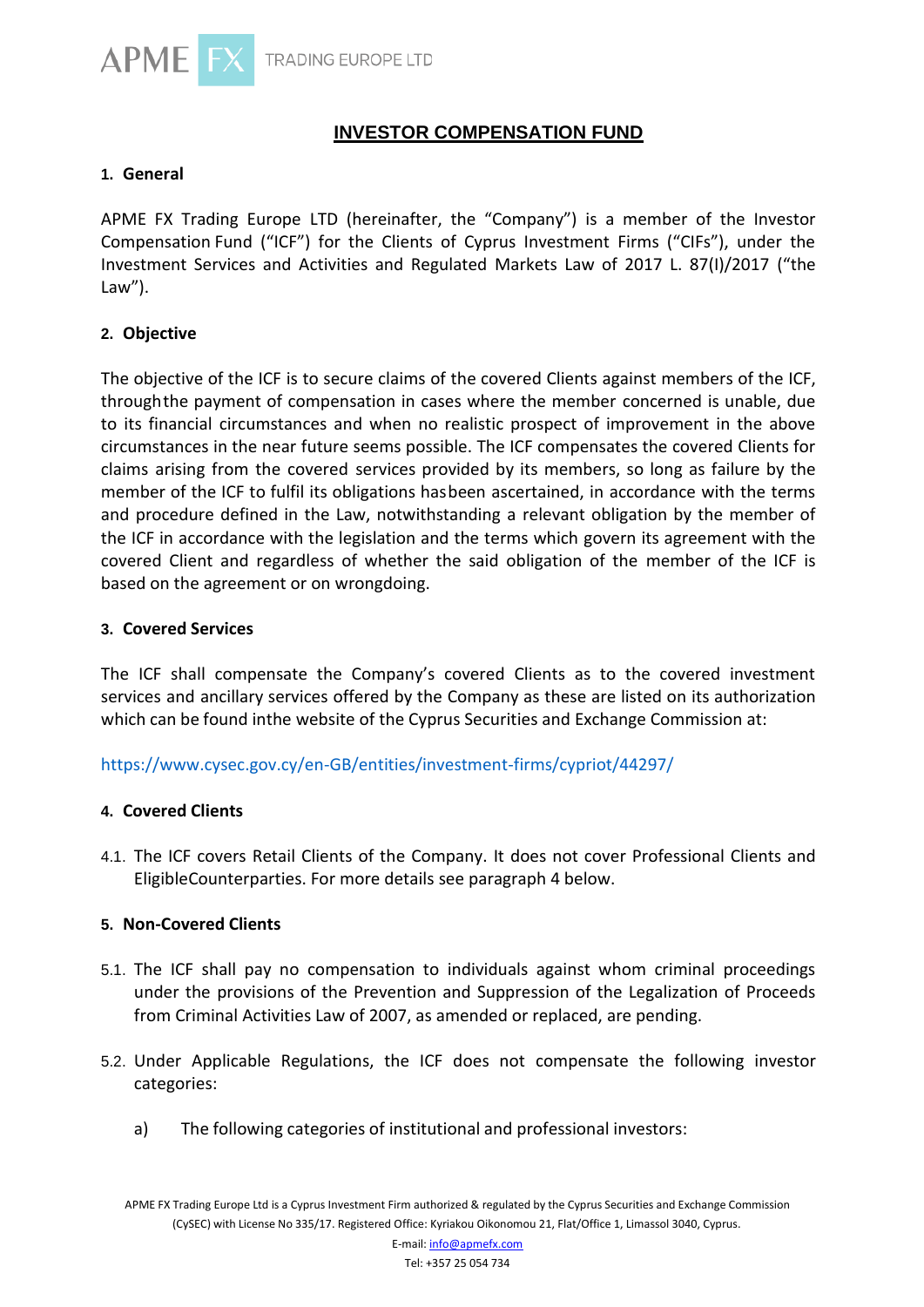

- Investment Firms (IFs).
- Legal entities associated with the Company and, in general, belonging to the samegroup of companies.
- Banks.
- Cooperative credit institutions.
- Insurance companies.
- Collective investment organizations in transferable securities and their managementcompanies.
- Social insurance institutions and funds.
- Investors characterized by the Company as professionals, upon their request.
- b) States and supranational organizations
- c) Central, federal, confederate, regional and local administrative authorities.
- d) Enterprises associated with the Company.
- e) Managerial and administration staff of the Company
- f) Shareholders of the Company whose participation directly or indirectly in the capital of the Company amounts to at least 5% of its share capital, or its partners who are personally liablefor the obligations of the Company, as well as persons responsible for the carrying out of thefinancial audit of the Company as provided by the Law, such as qualified auditors.
- g) Investors having in enterprises connected with the Company and, in general, of the group ofcompanies, to which the Company belongs, positions or duties corresponding to the ones listed in sub-paragraphs (e) and (f) of this paragraph.
- h) Second-degree relatives and spouses of the persons listed in sub-paragraphs (e), (f) and  $(g)$  of this paragraph as well as third parties acting for the account of these persons.
- i) Apart from investors convicted of a criminal offence pursuant to the Prevention and Suppression of Money Laundering Activities Law of 2007, as amended or replaced, investorsClients of the Company responsible for facts pertaining to the Company that have caused its financial difficulties or have contributed to the worsening of its financial situation or whichhave profited from these facts.

Investors in the form of a company which, due to its size, is not allowed to draw a summary balance sheet in accordance with the Companies Law or a corresponding law of a Member State of the European Union.

5.3. In the cases of sub-paragraphs (e), (f), (g) and (g) of paragraph 5.2., the ICF suspends the paymentof compensation informing the interested parties accordingly, until it reaches a final decision as to whether such cases apply.

APME FX Trading Europe Ltd is a Cyprus Investment Firm authorized & regulated by the Cyprus Securities and Exchange Commission (CySEC) with License No 335/17. Registered Office: Kyriakou Oikonomou 21, Flat/Office 1, Limassol 3040, Cyprus.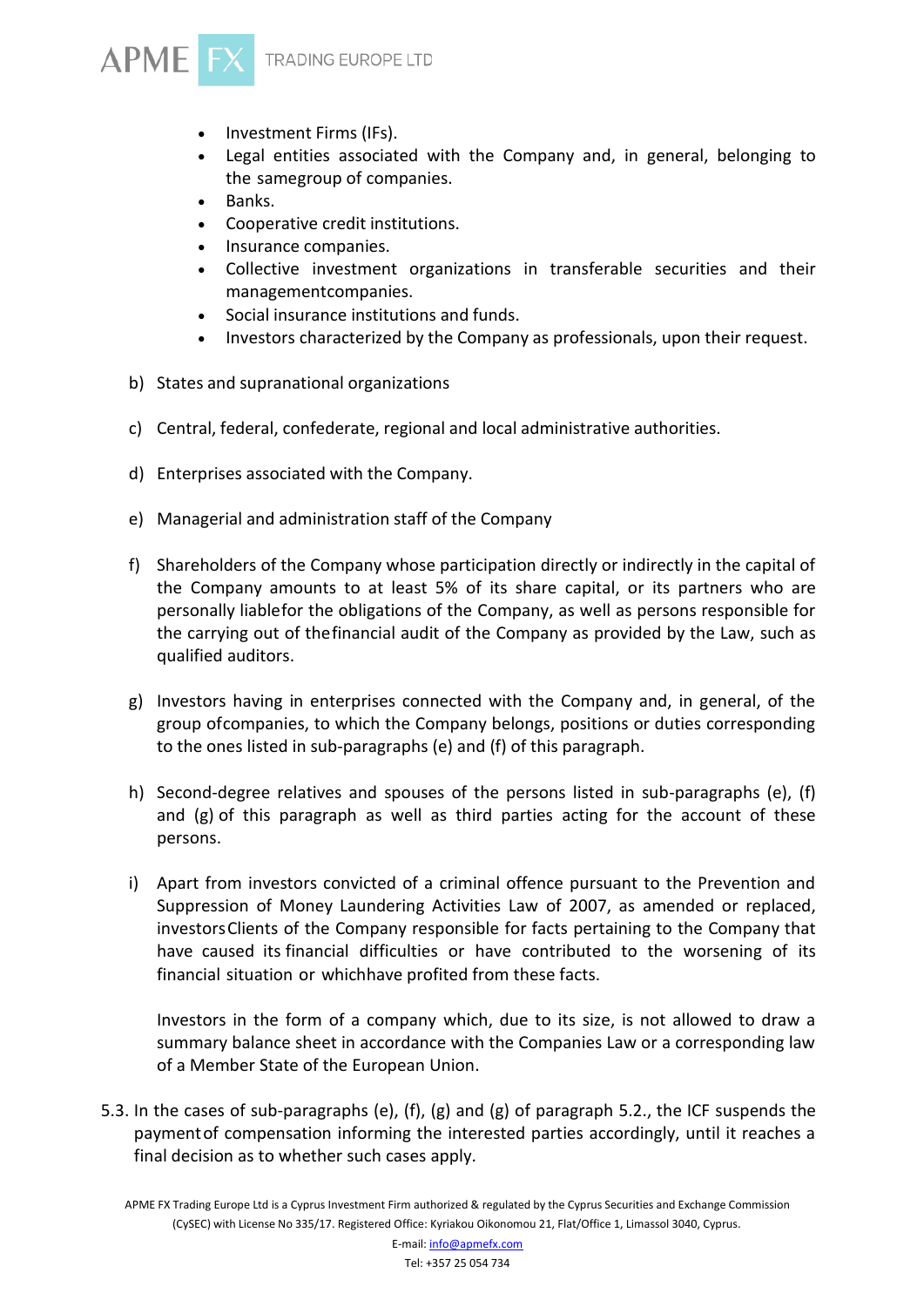## **6. Compensation Payment Process**

- 6.1. The ICF compensates the covered Clients for claims arising from the covered services provided bythe Company, when failure by the Company to fulfil its obligations has been ascertained (see alsoparagraphs 6.2., 6.3. and 6.4. below).
- 6.2. The following constitutes failure by the Company to fulfil its obligations:
	- a) Either to return Client fund to its covered Clients which are held by the Company indirectly inthe framework of the provision by the Company to the said Clients of covered services, and which the latter requested the Company to return, in exercise of their relevant right; or
	- b) To return to the covered Clients financial instruments which belong to them and which theCompany manages.
- 6.3. The ICF initiates the compensation payment process in one of the following situations:
	- a) The Cyprus Securities and Exchange Commission (CySEC) has determined by resolution that that the Company is unable to meet such of its duties as arise from its Clients' claims in connection with the investment services it has provided, as long as such inability is directly related to its financial circumstances with respect to which no realistic prospect of improvement in the near future seems foreseeable, and has issued its decision on the commencement of the compensation payment procedure by the ICF as well as has publishedthe said decision in the Official Gazette of the Republic of Cyprus as well as on its website onthe Internet.

CySEC can issue such decision when at least one of the following preconditions is fulfilled:

- The Company submits to the ICF or to CySEC a written statement declaring its failureto fulfil its obligations towards its clients; or
- The Company files an application for liquidation in accordance with the provisions ofPart V of the Companies Law of Cyprus; or
- CySEC has revoked or suspended the Company's authorization to provide investmentservices and ascertains that the Company is not expected to be in a position to fulfil itsobligations toward its Clients in the near future, for reasons which do not concern a temporary lack of liquidity which can be dealt with immediately.
- b) A judicial authority has, on reasonable grounds directly related to the financial circumstancesof the Company, issued a ruling which has the effect of suspending the investors' ability to lodge claims against it.

APME FX Trading Europe Ltd is a Cyprus Investment Firm authorized & regulated by the Cyprus Securities and Exchange Commission (CySEC) with License No 335/17. Registered Office: Kyriakou Oikonomou 21, Flat/Office 1, Limassol 3040, Cyprus.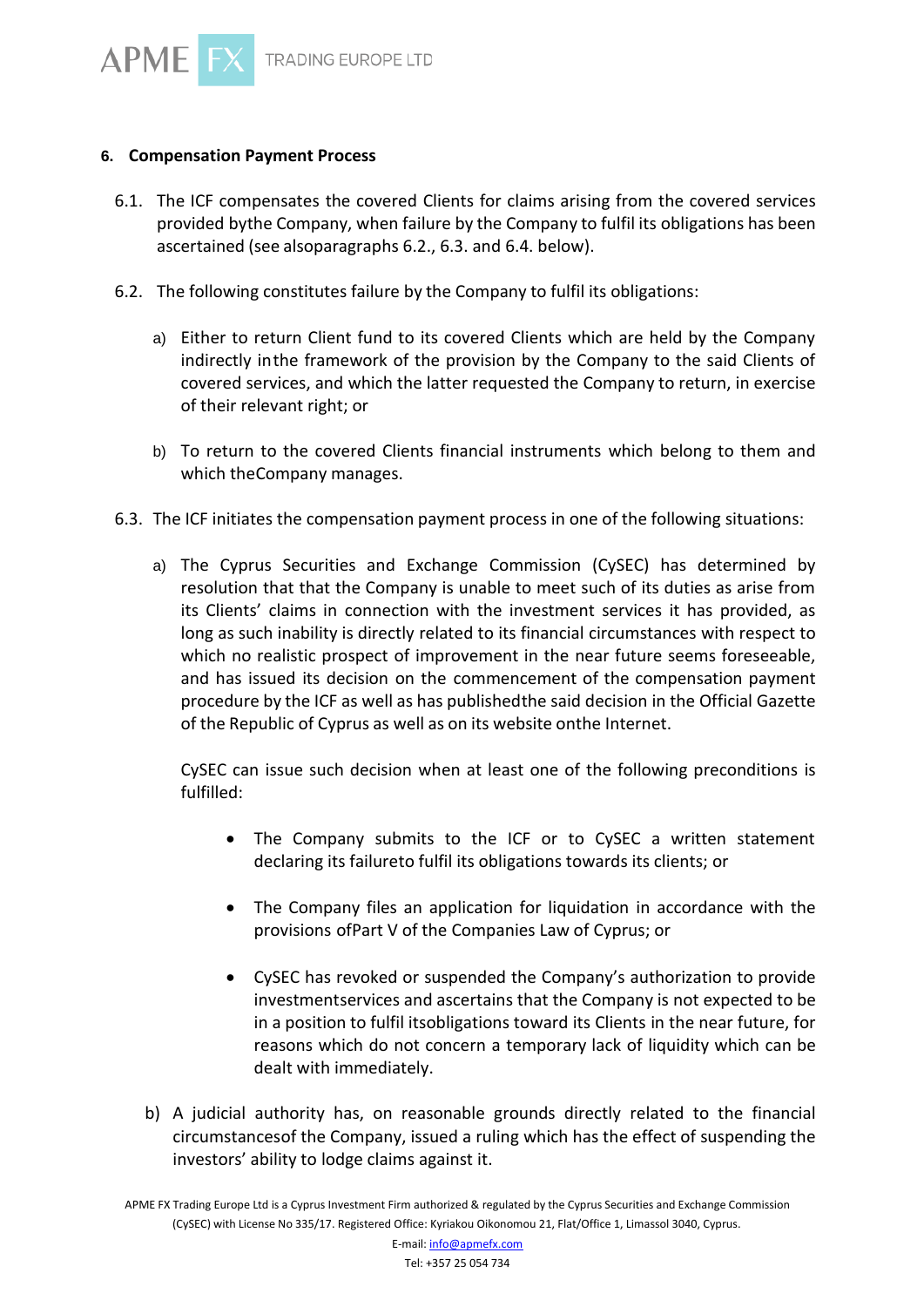



Upon issuance of a decision to initiate the compensation payment process by a Court or by CySEC, the ICF publishes, in at least three (3) newspapers of national coverage, an invitation to the covered Clients to make their claims against the Company. The invitation outlines the procedure for submission of the relevant compensation applications, including the deadline for submission and the content of such applications.

- 6.4. The compensation applications of covered Clients with which they make their claims against theCompany are submitted to the ICF in writing and must include:
	- a) The name of the claimant-Client.
	- b) The address, telephone and fax numbers as well as any email address of the claimant-Client.
	- c) The Client code that the claimant-Client had with the Company.
	- d) The particulars of the covered services agreement between the ICF and the claimant-Client.
	- e) The type and amount of the alleged claims of the claimant-Client.
	- f) The exposition of the particulars from which the alleged claims of the claimant-Client andtheir amount are delivered.
	- g) Any other information the ICF might or will request.
- 6.5. Upon submission of the compensation applications, the Administrative Committee of the ICF has control especially if:
	- a) The claimant-Client falls within the category of covered Clients.
	- b) The application was timely submitted.
	- c) The claimant-Client is not convicted of a criminal offence pursuant to the Prevention and Suppression of Money Laundering Activities Law of 2007, as amended or replaced.
	- d) The conditions for the valid submission of compensation applications are fulfilled.
- 6.6. The Administrative Committee rejects the compensation application in case the claimant-Client does not fulfil the conditions referred to in paragraph 6.6. below, or if at the Administrative Committee's discretion, at least one of the following reasons exists:
	- e) The claimant-Client used fraudulent means in order to secure the payment of compensationby the ICF, especially if it knowingly submitted false evidence.
	- f) The damage suffered by the claimant substantially derived from concurrent negligence oroffence on its behalf in relation to the damage it suffered and to its underlying cause.
- 6.7. Upon completion of the valuation, the ICF:

APME FX Trading Europe Ltd is a Cyprus Investment Firm authorized & regulated by the Cyprus Securities and Exchange Commission (CySEC) with License No 335/17. Registered Office: Kyriakou Oikonomou 21, Flat/Office 1, Limassol 3040, Cyprus.